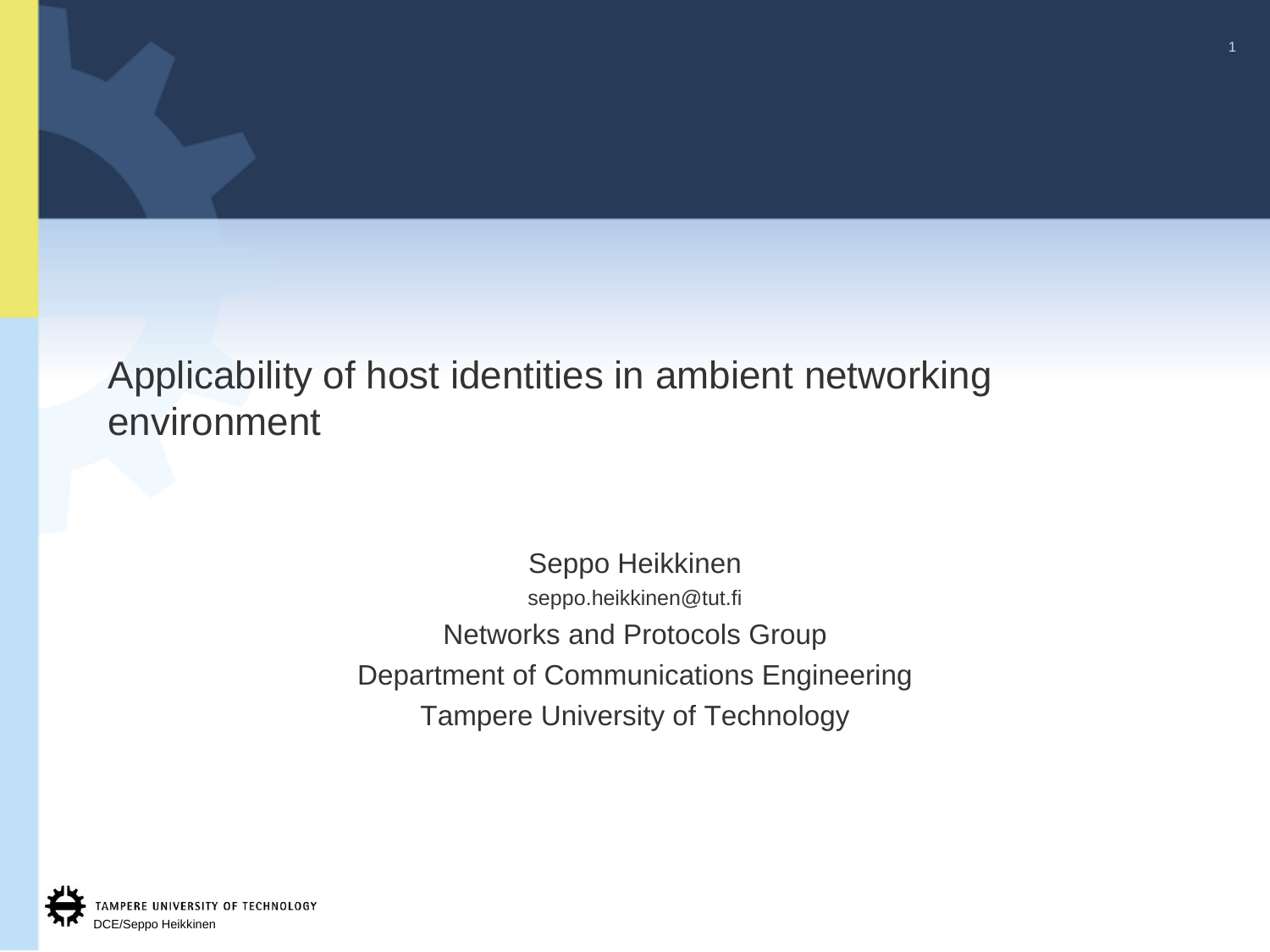# **Outline**

- Ambient environment
- Host identities
- Attaching roaming entities
- Authorisation issues
- Non-repudiable service usage
- Summary

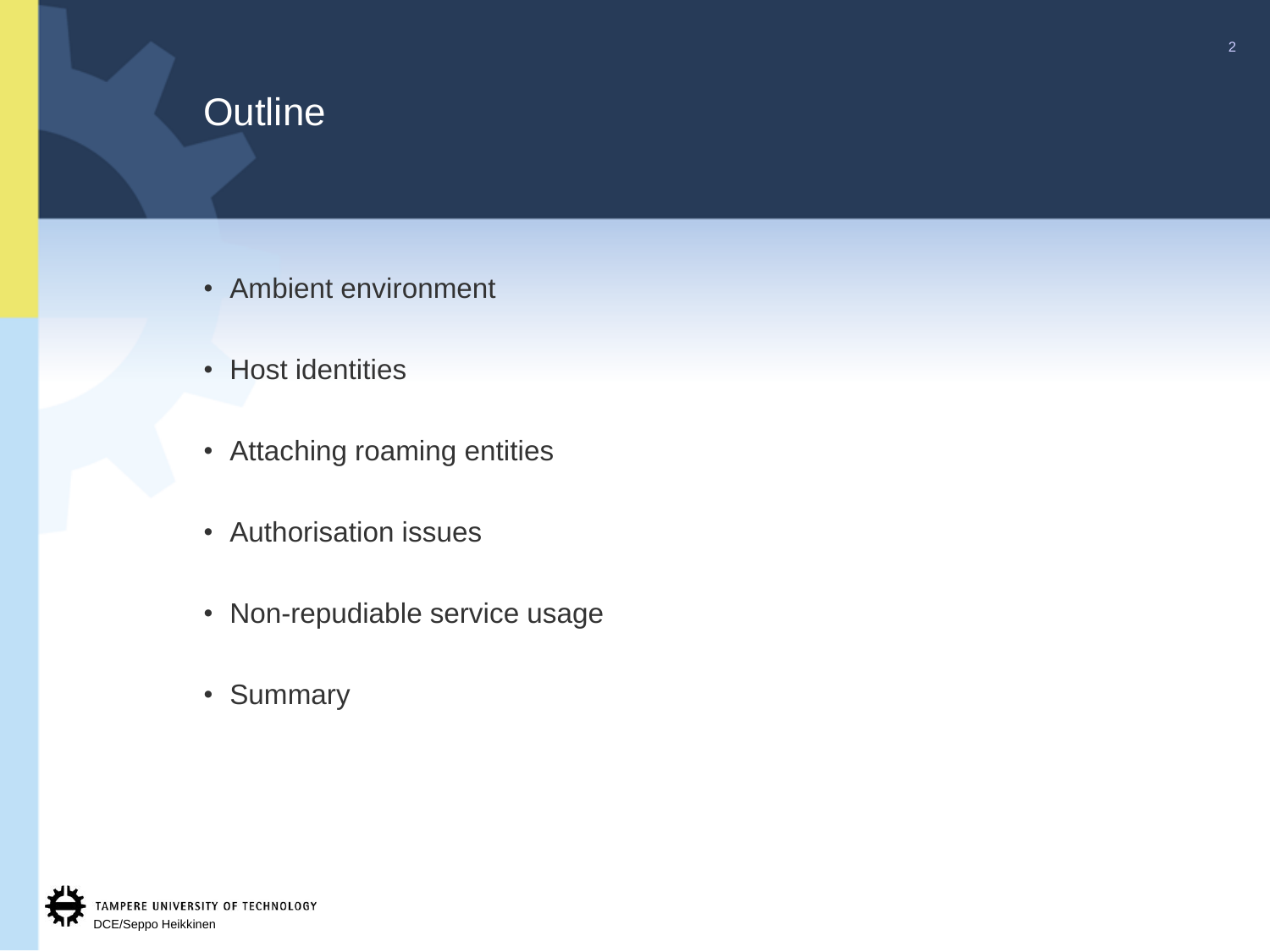## Ambient environment

- Visions about the emerging networking technologies and convergence
	- Ubiquitous, pervasive, ambient intelligence, calm computing
	- User centric
- Heterogeneous access networks
	- Seamless connectivity everywhere (ubiquity)
	- Sensors
- Adaptable terminals
	- Reconfigurable platforms
	- Usability issues (natural interaction)
- User and network context
	- Automatic decisions based on context (intelligence)
	- Privacy issues

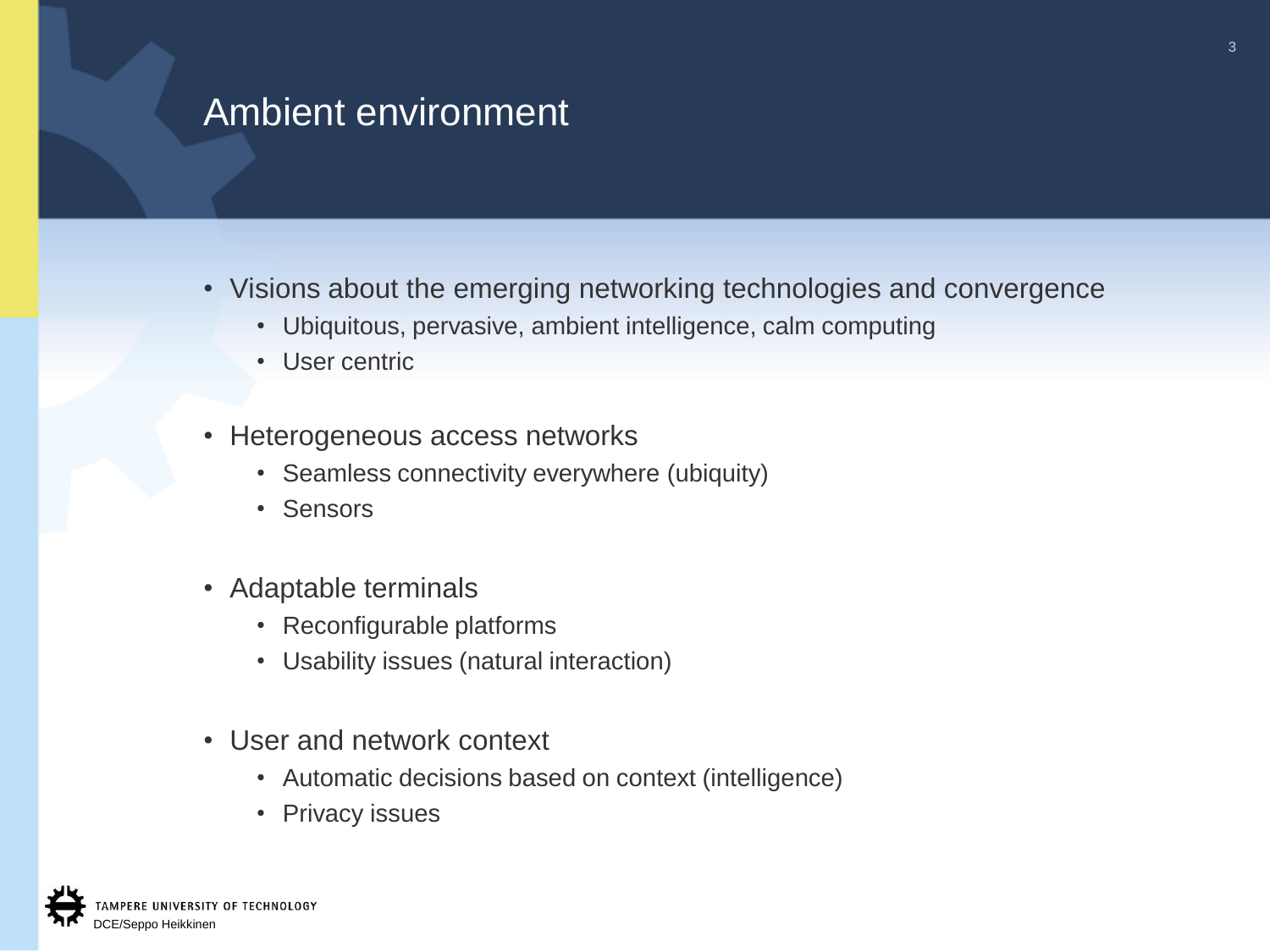## Ambient environment cont'd

- Service overlays
	- Cross-layer interaction
- Concept of "node is a network"
	- Dynamic (roaming) agreements
	- Composition
	- Controlled resource sharing
- New business models
	- Everybody could be an operator
	- Identity providers
	- Liability and trust issues

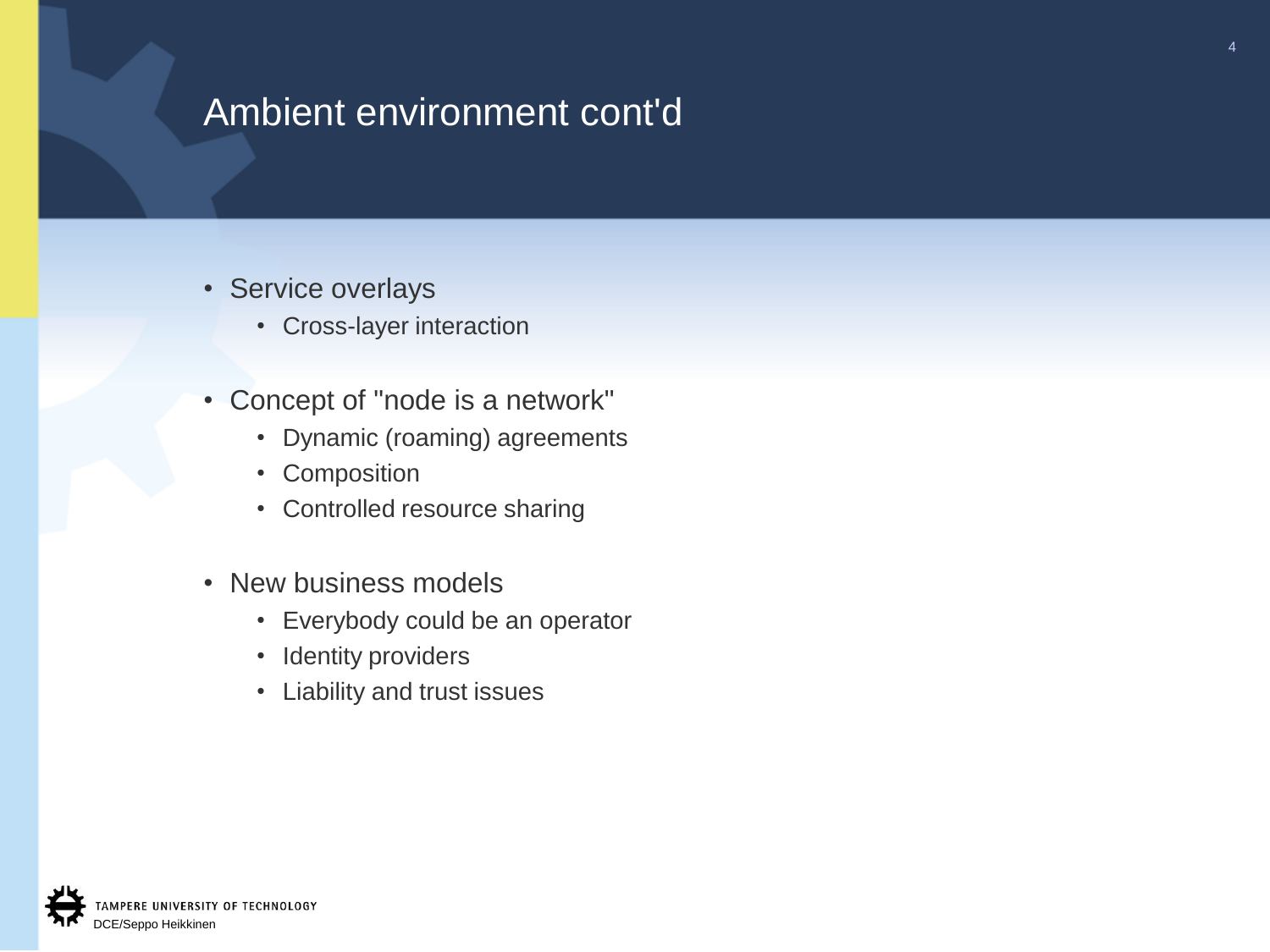### Host identities

- Provide end hosts secure names
	- Proof of possession
	- Even external parties of interaction can be identified
	- E.g. representation of public key pair
- Conceptual identity layer
	- Decouple locators and end point identifiers
		- Mobility
	- E.g. Host Identity Protocol (HIP)
- Identifiers can have "self-certifying" properties
	- Opportunistic trust (sameness)
	- Locality
- Identity management
	- Security domains
	- Identifiers on different levels

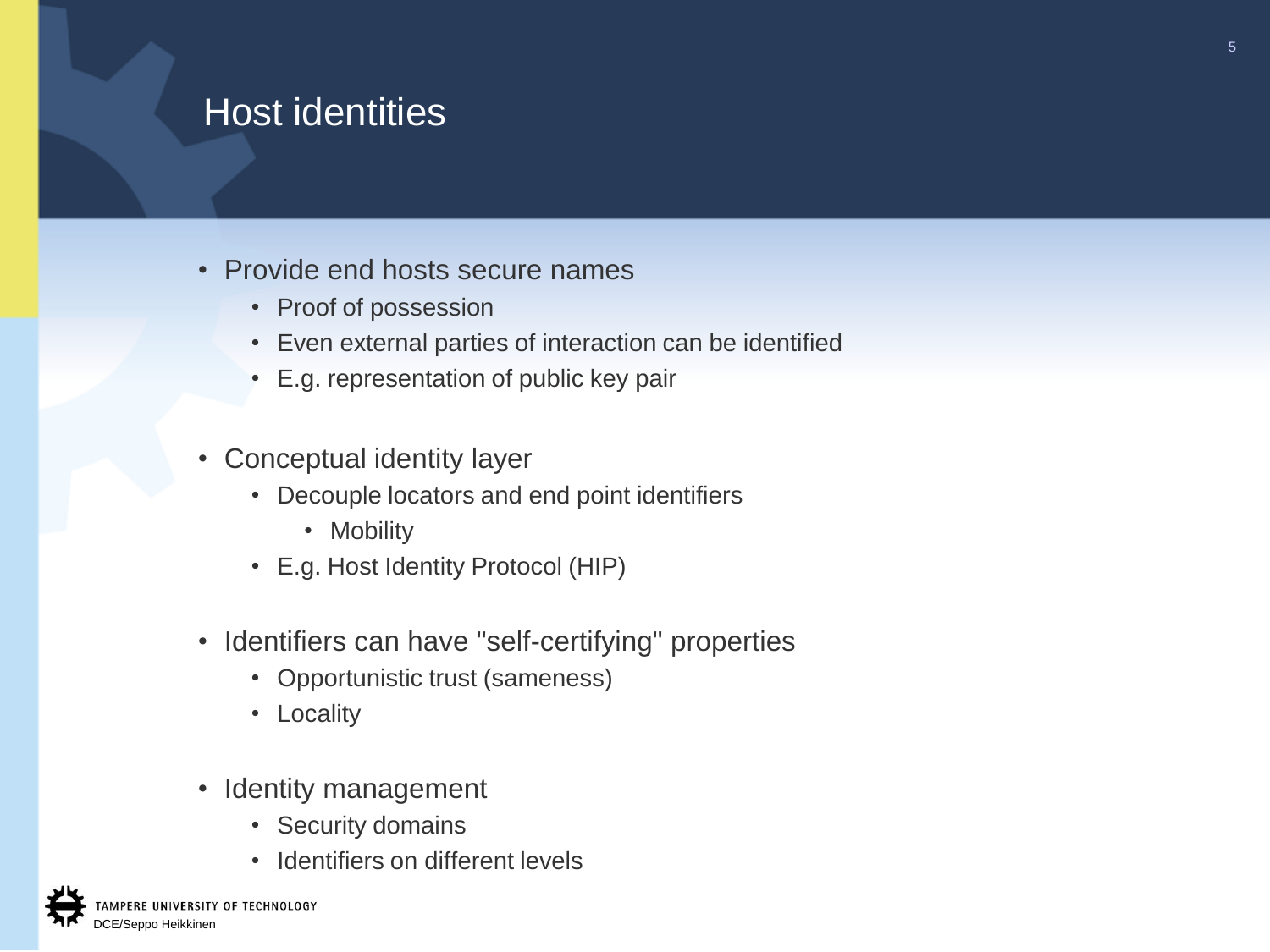# HIP base exchange (BEX)



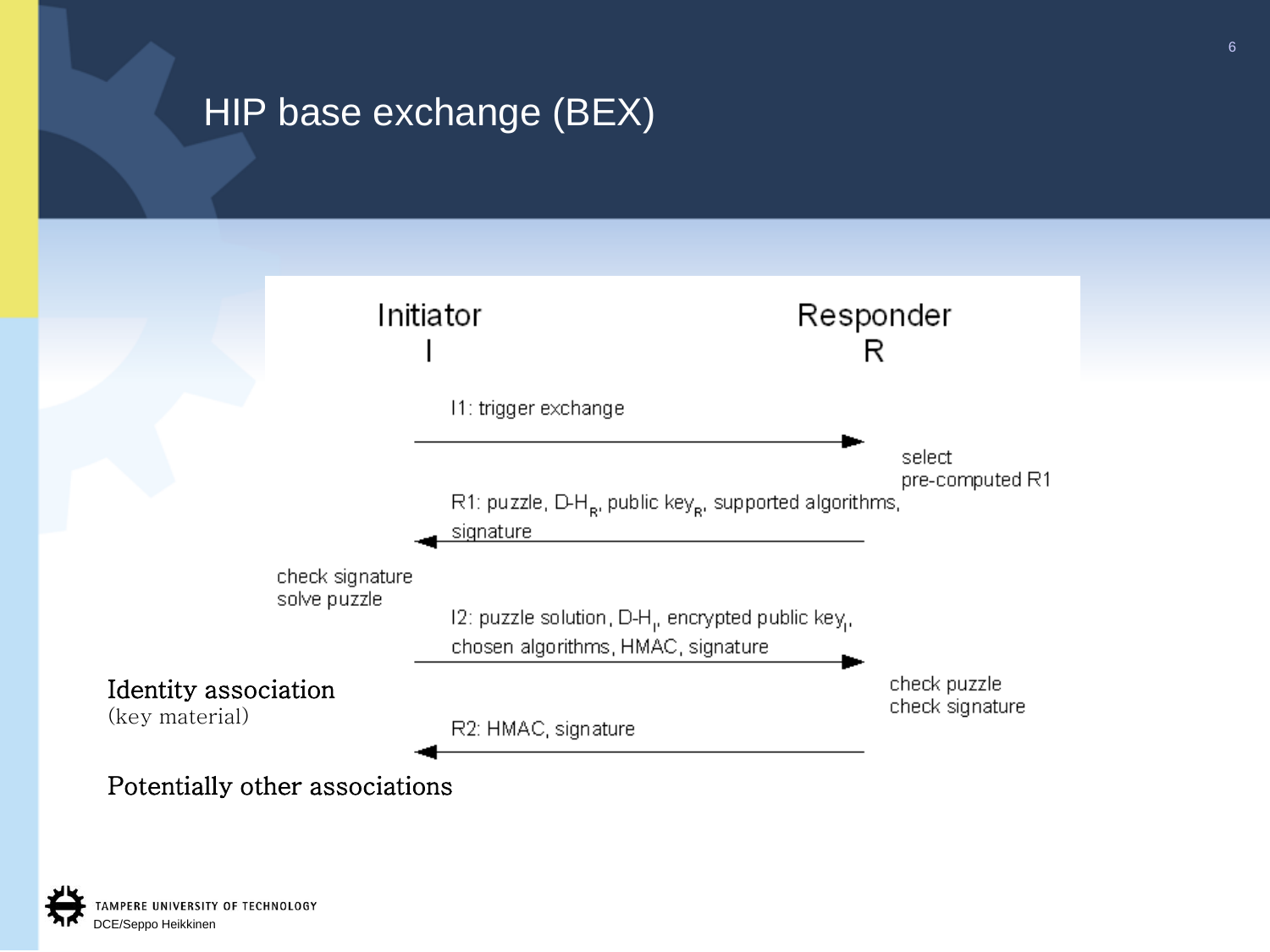## Attaching roaming entities

- Ambient technology enables "mini-operators"
	- More dynamic relationships
	- Roaming agreements on the fly
	- Trust issues among previously unknown partners
- Possibility to have common approach across different networks
	- Secure network attachment using identity information
	- Adapt to multiple layers, cross-layer interaction
- Authorisation to attach and access services
	- Who is liable for incurred costs
	- Naming of each participant
- Zero configuration
	- Also configuration of security (e.g. key management)
	- Deployment

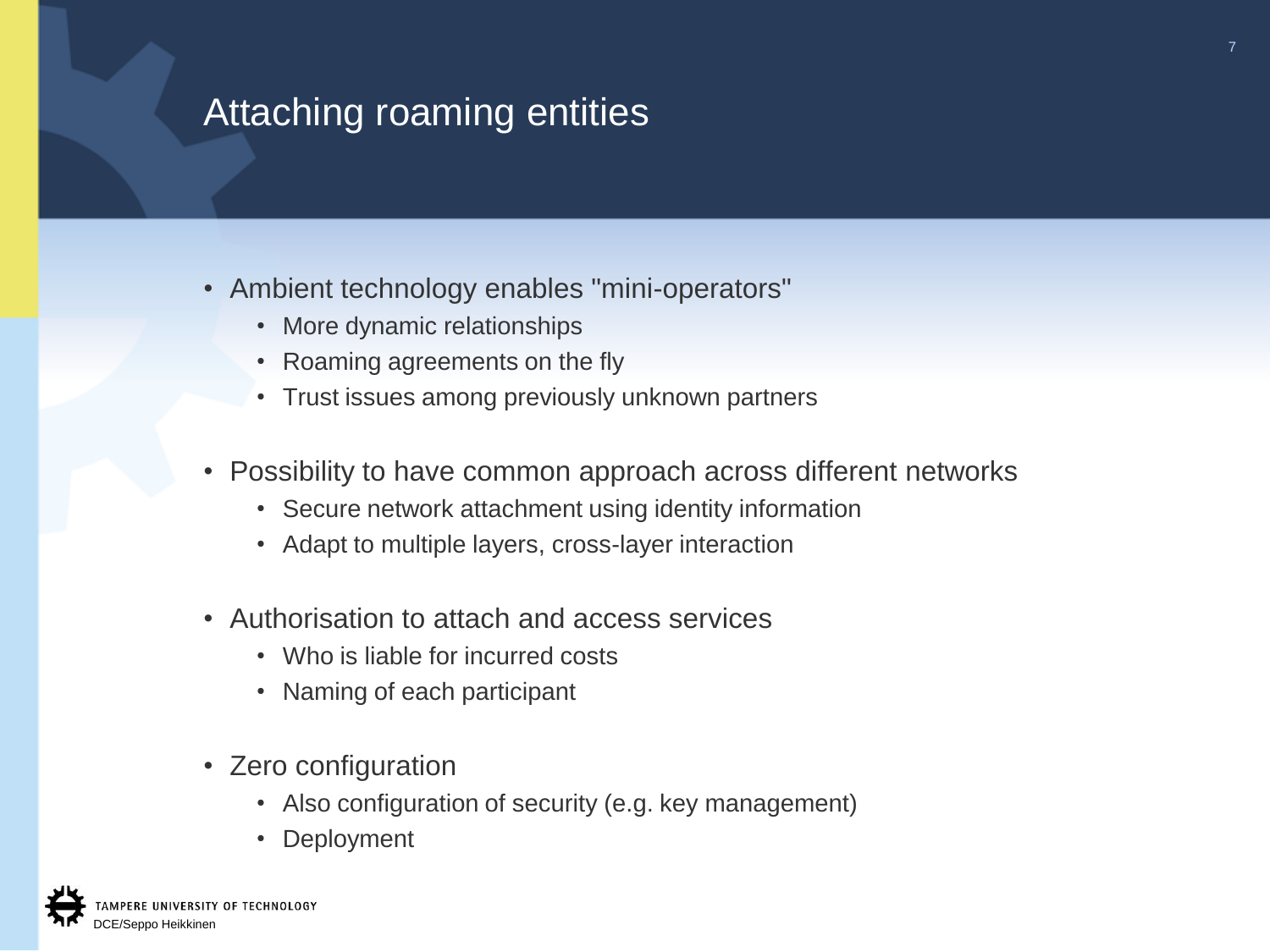#### Attachment example



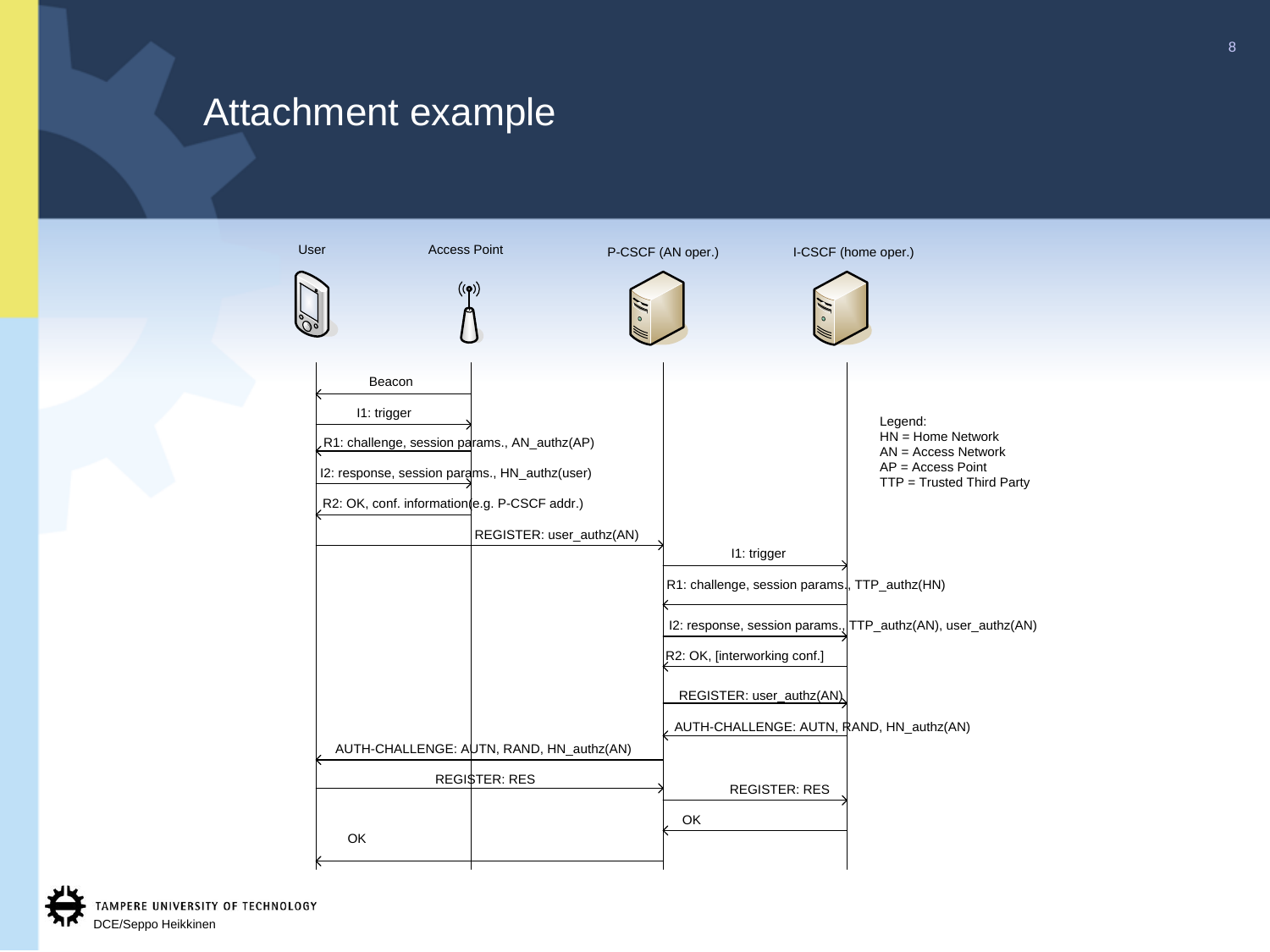### Authorisation issues

- Explicitly authorise actions
	- Real identity may not be so interesting, but authorisation is
		- Decoupling of authentication and authorisation
	- Strong binding of authorisation to an identifier
- **Delegation** 
	- Improve efficiency by delegating actions
	- Privacy through short term identities
- Compensation is a form of authorisation
	- Who will pay
- Certificates as authorisation tokens
	- E.g. SPKI
	- Sizes of certificates vs. size of IP packets

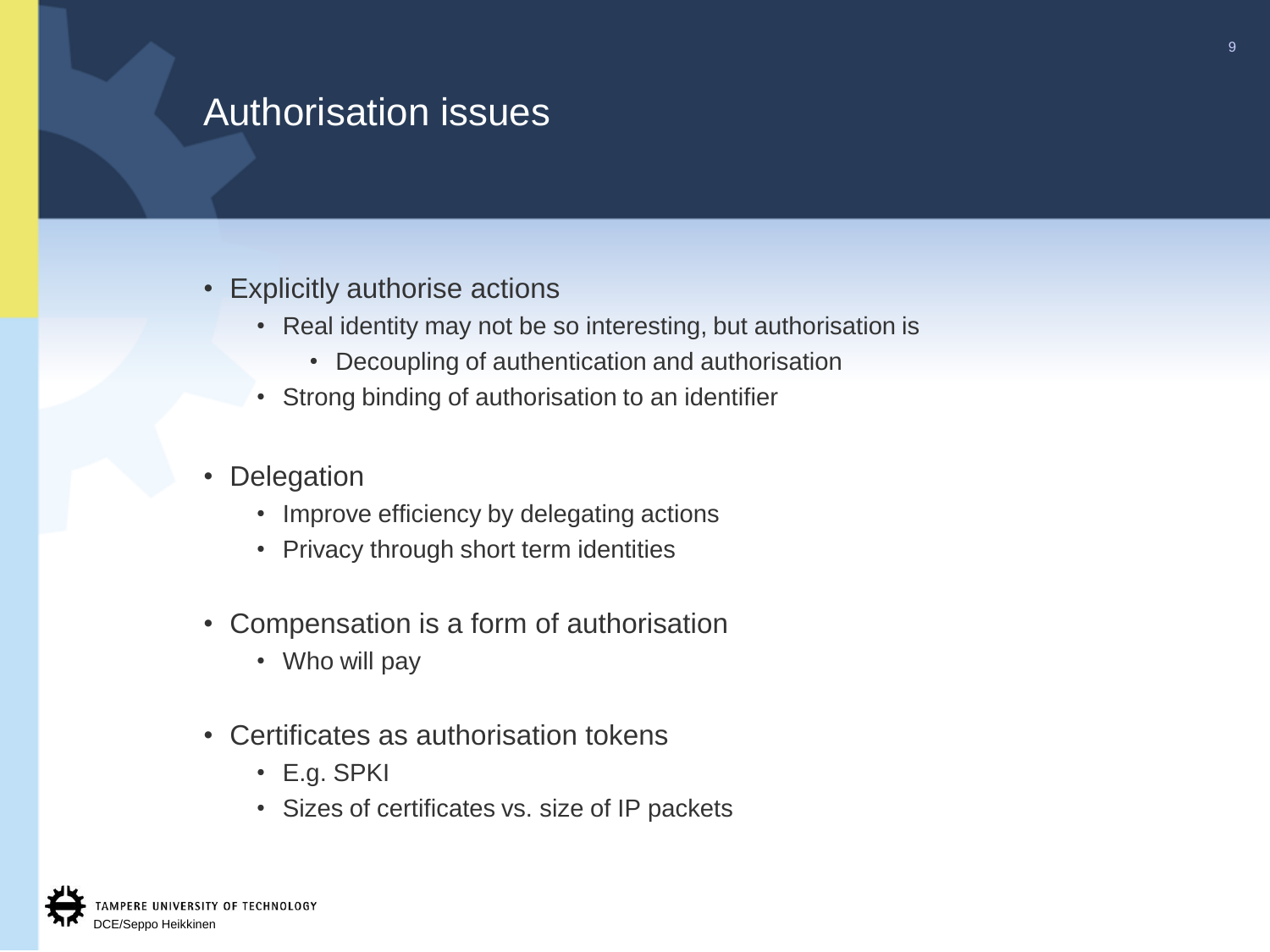## Non-repudiable service usage

- Reputation may no longer be incentive enough to not to cheat
- Ensure that the compensation is provided according to real resource provisioning
- Bind identities to the offer of service and corresponding response
- "Pay" in a piecemeal fashion
	- If service is not provided, stop paying
	- If payment is not received, stop providing service
- Hash chains used to provide micropayment
	- Bound to identities through offer-response step
- Third parties still needed
	- Brokering and clearing

x = secret seed  $H =$  hash function  $H^{n}(x) = H(H^{n-1}(x))$  $H^{n}(x)$ ,  $H^{n-1}(x)$ ,  $H^{n-2}(x)$ ,...

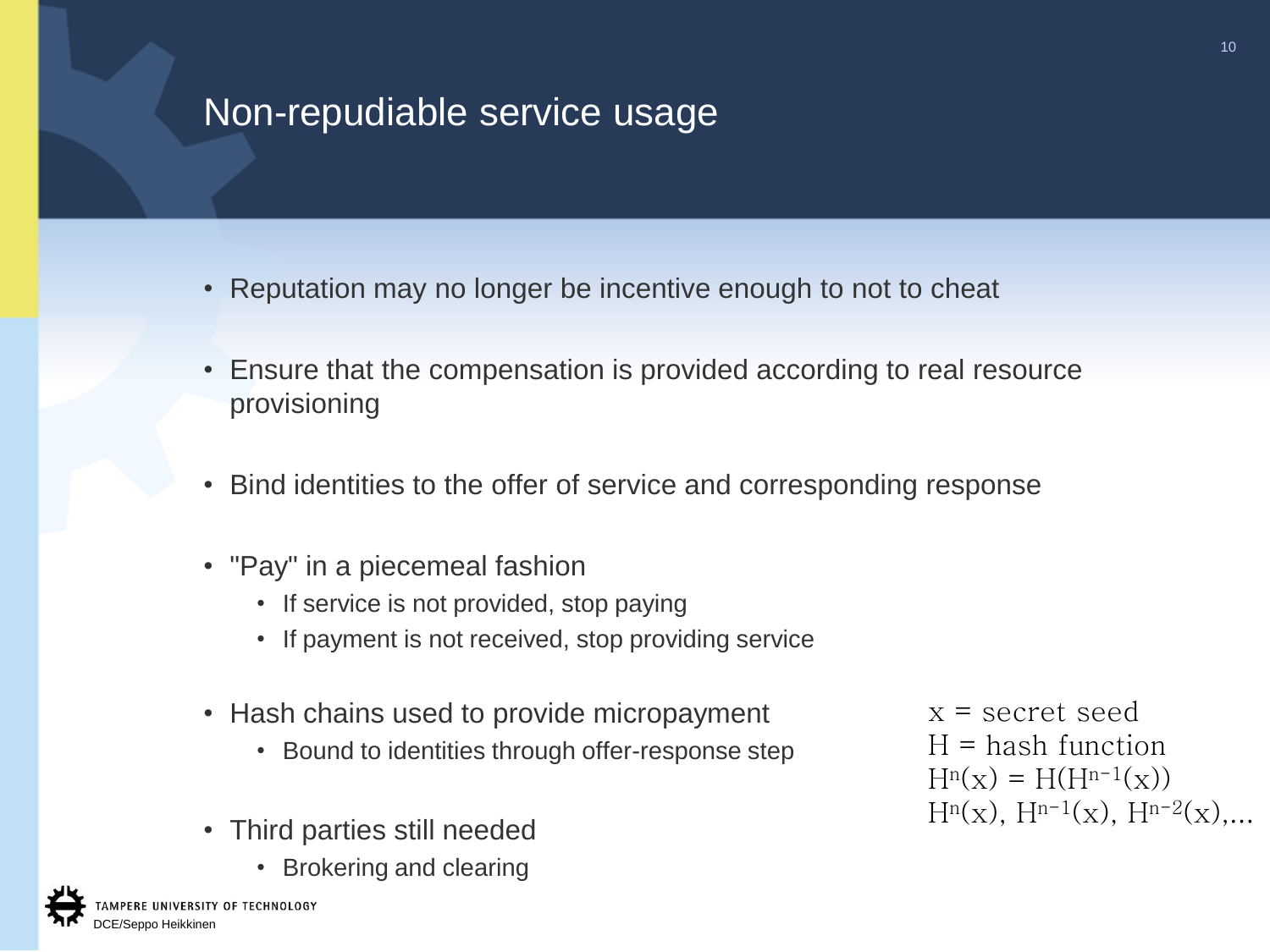#### Example

#### Client

#### Server

- 11: signal willingness for non-repudiation
- R1: service offer, [service authz]
- 12: bind to offer, hash anchor, client authz





#### Offer:

| (cert)                                                       |
|--------------------------------------------------------------|
| $(isu)$ (issuer (hash shal $\langle$ hash value $\rangle$ )) |
| (offer (time $1$ (s 60)))                                    |
| (validity (not-after 2008-10-30_12:00:00))                   |
|                                                              |
| $(signature (rsa-sha1 < sig>)$                               |
|                                                              |
|                                                              |

#### Response:

#### ( (cert (hash-of-offer sha1 <hash value>) (hash-chain-anchor sha1 <anchor value>) (issuer (hash sha <hash value>) ) (signature (rsa-sha1 <sig>)) )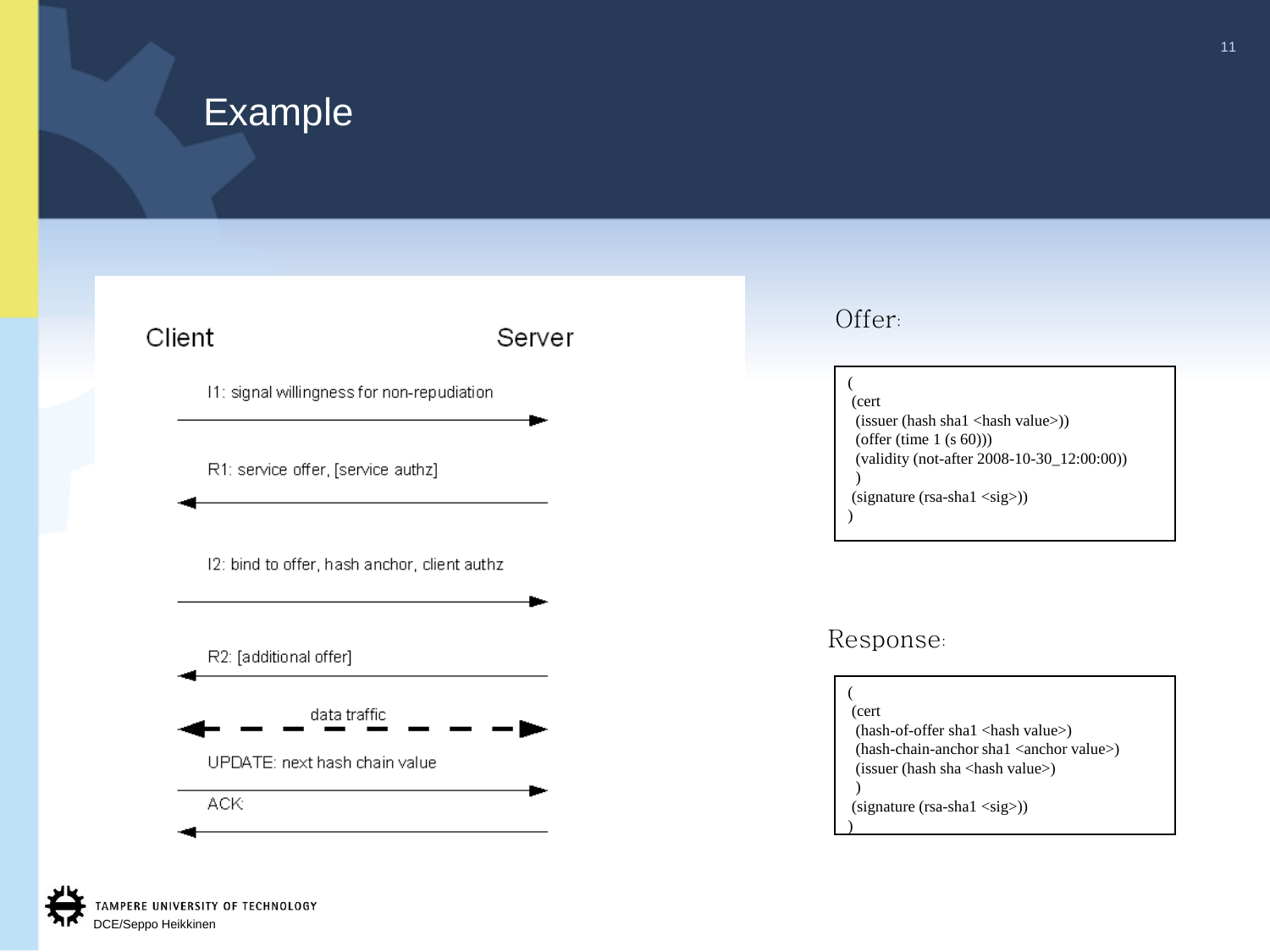### **Summary**

- Host identities provide an interesting direction in the development of future architectures
- Ambient networking provides ubiquity and intelligence
	- Dynamic environment requires more security
	- Liability issues
- Secure naming of participants
	- Strongly bound statements
		- Authorisation and delegation
	- Non-repudiation
	- Privacy issues
- Proposals such as HIP can work as basis for solutions
	- Overloading BEX messages for efficiency
	- Some constraints in terms of frame sizes